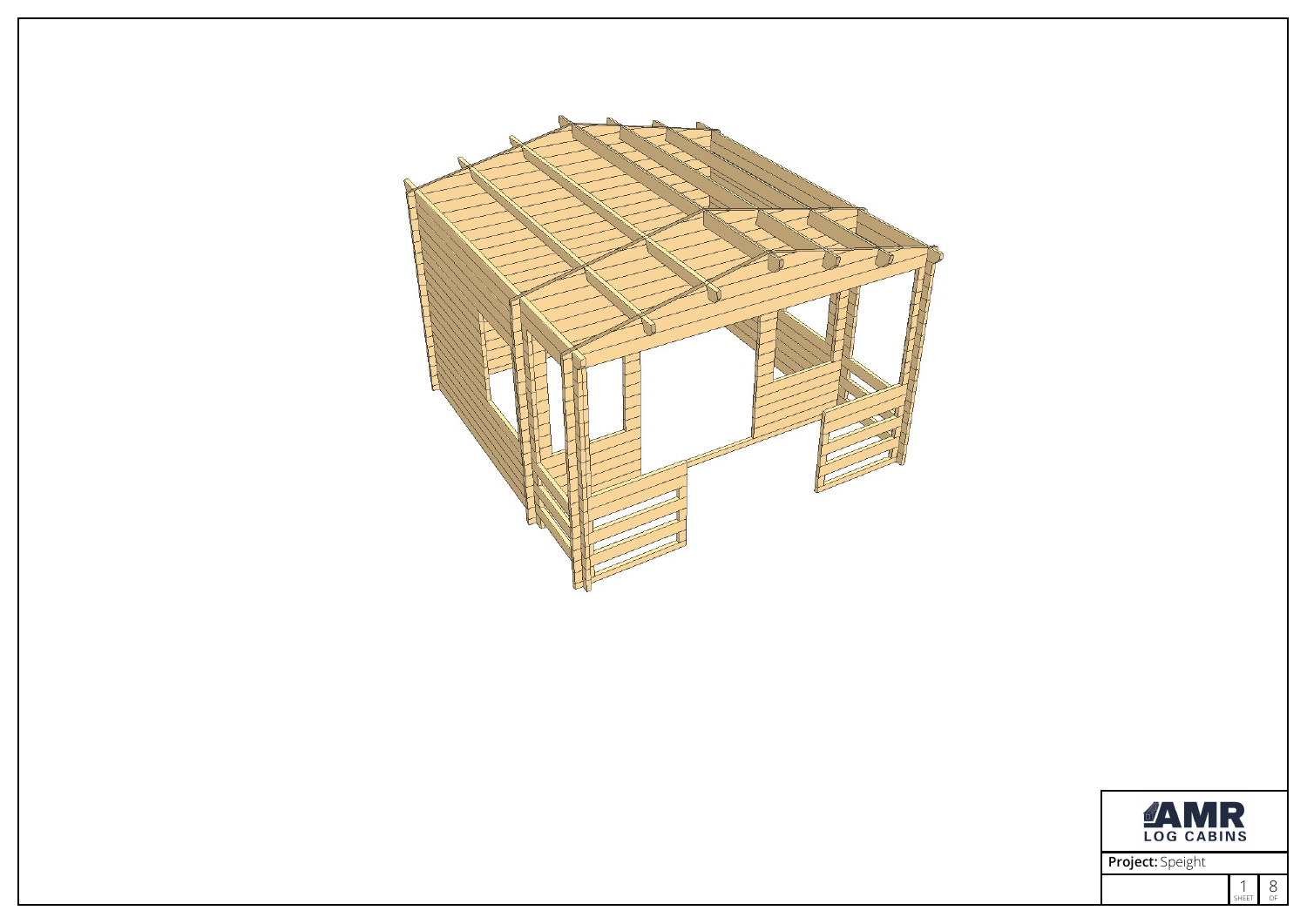

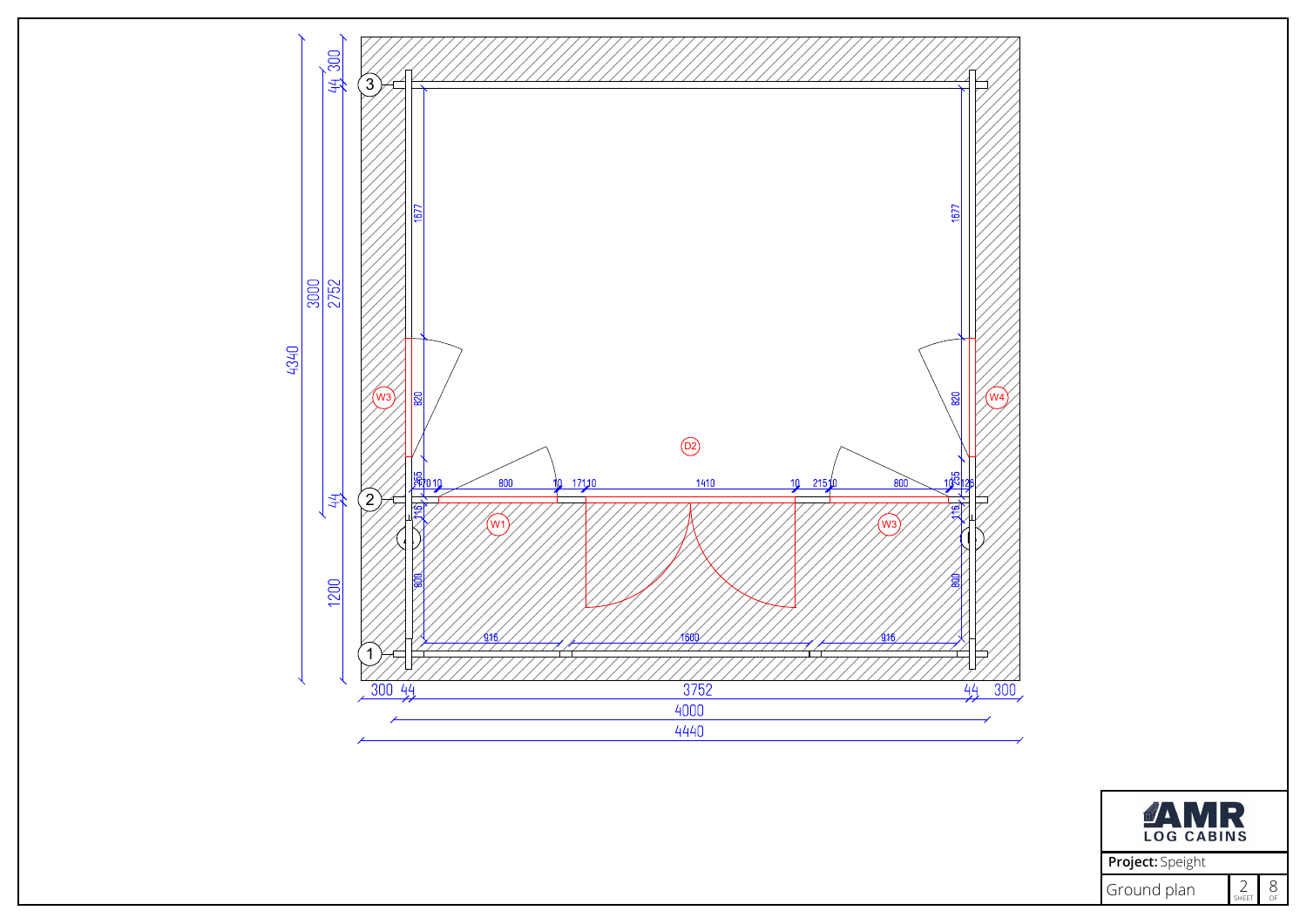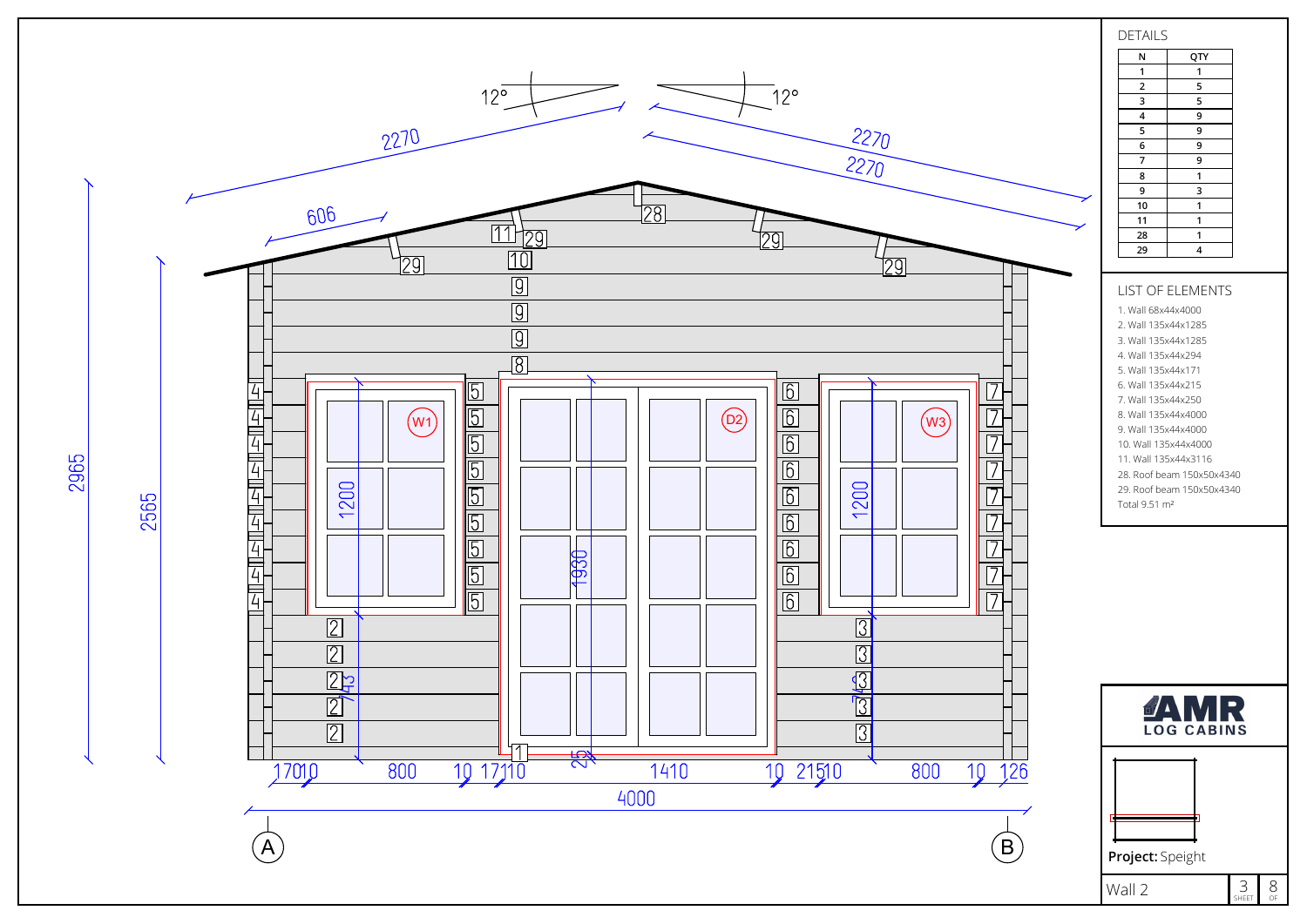

DETAILS

N QTY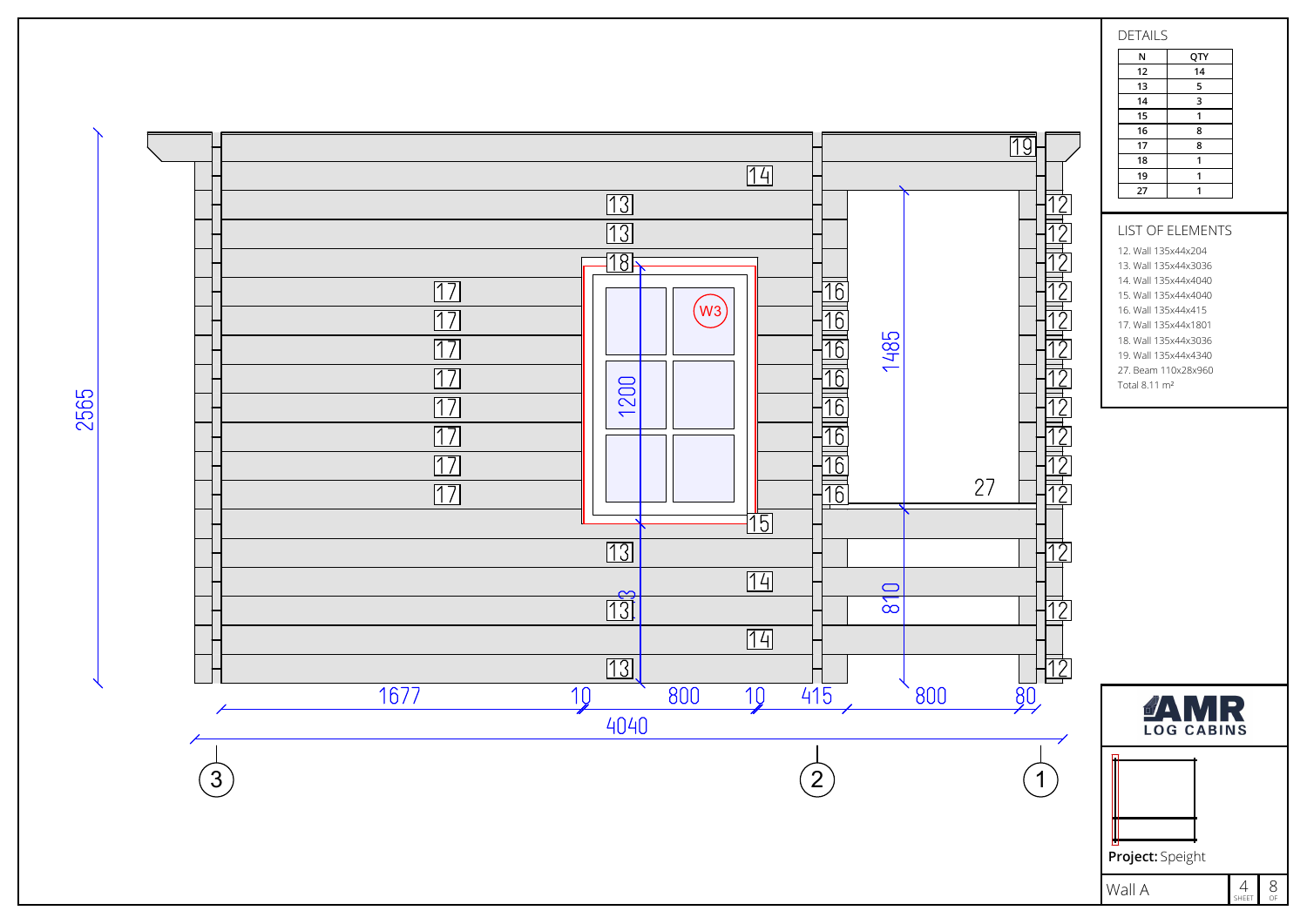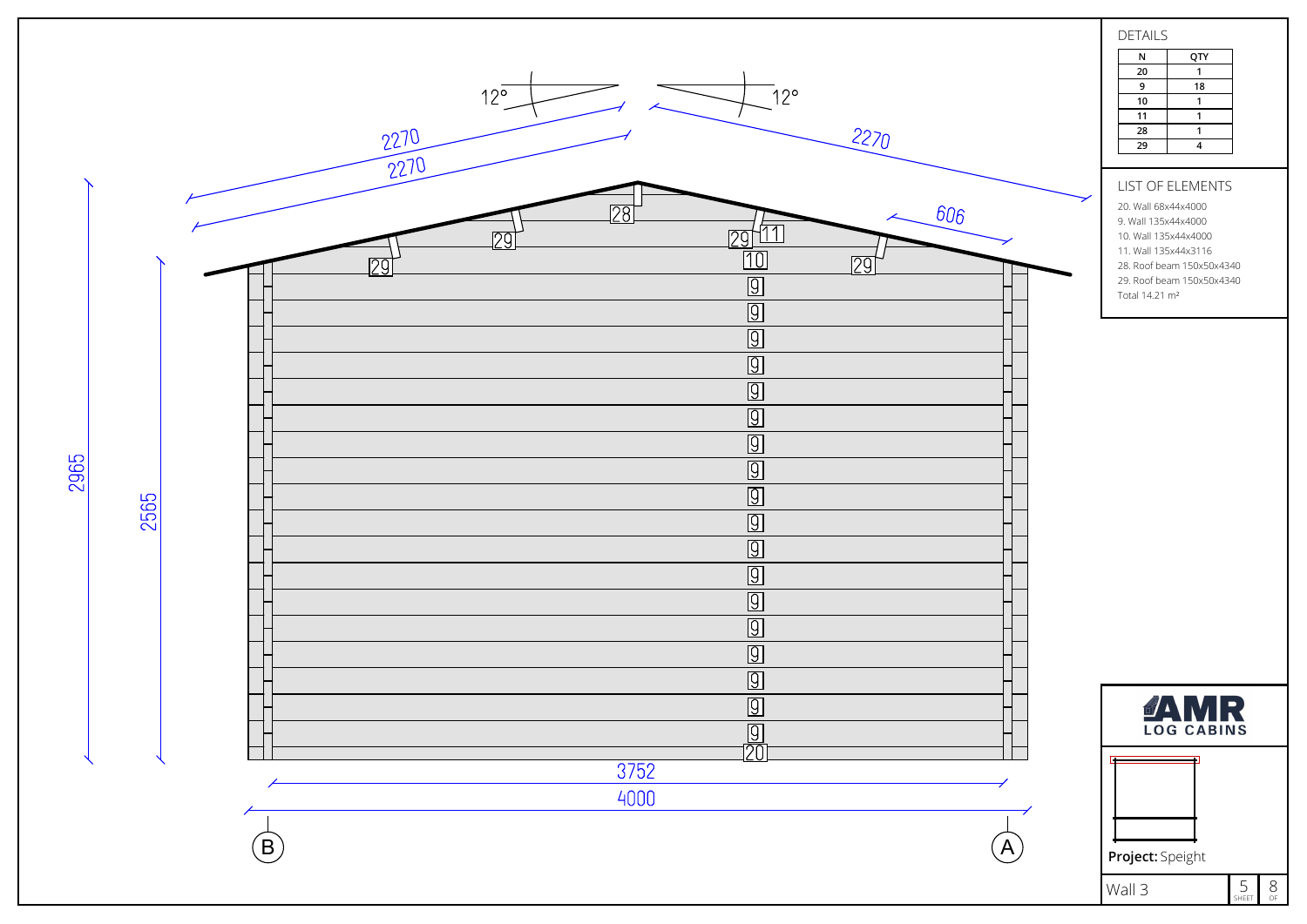16 <u> | 77</u> 17 21  $\overline{14}$ 22 27  $\overline{13}$  $\overline{21}$ LIST OF ELEMENTS 12. Wall 135x44x204  $\overline{17}$ 13. Wall 135x44x3036 14. Wall 135x44x4040  $\overline{17}$  $(w4)$ 15. Wall 135x44x4040 16. Wall 135x44x415  $\overline{17}$ 17. Wall 135x44x1801 1485 21. Wall 135x44x3036  $\overline{17}$ 22. Wall 135x44x4340 27. Beam 110x28x960  $\overline{17}$ 1260 Total 8.00 m²  $\overline{17}$  $\overline{17}$  $\overline{17}$ 27  $\overline{17}$  $\sqrt{15}$  $\overline{13}$ 门  $\overline{14}$  $\bigcirc$ 748  $\overline{\mathbf{5}}$  $13$ 14  $\boxed{13}$ l12 800  $415$  $800$  $\overline{10}$  $1677$  $\overline{80}$ 10 **JAMR** 4040 2 31 Wall B

## DETAILS N QTY 12 14 13 4 14 3 15  $\overline{1}$ 9 9  $\overline{1}$  $\overline{1}$  $\overline{1}$

2565

Project: Speight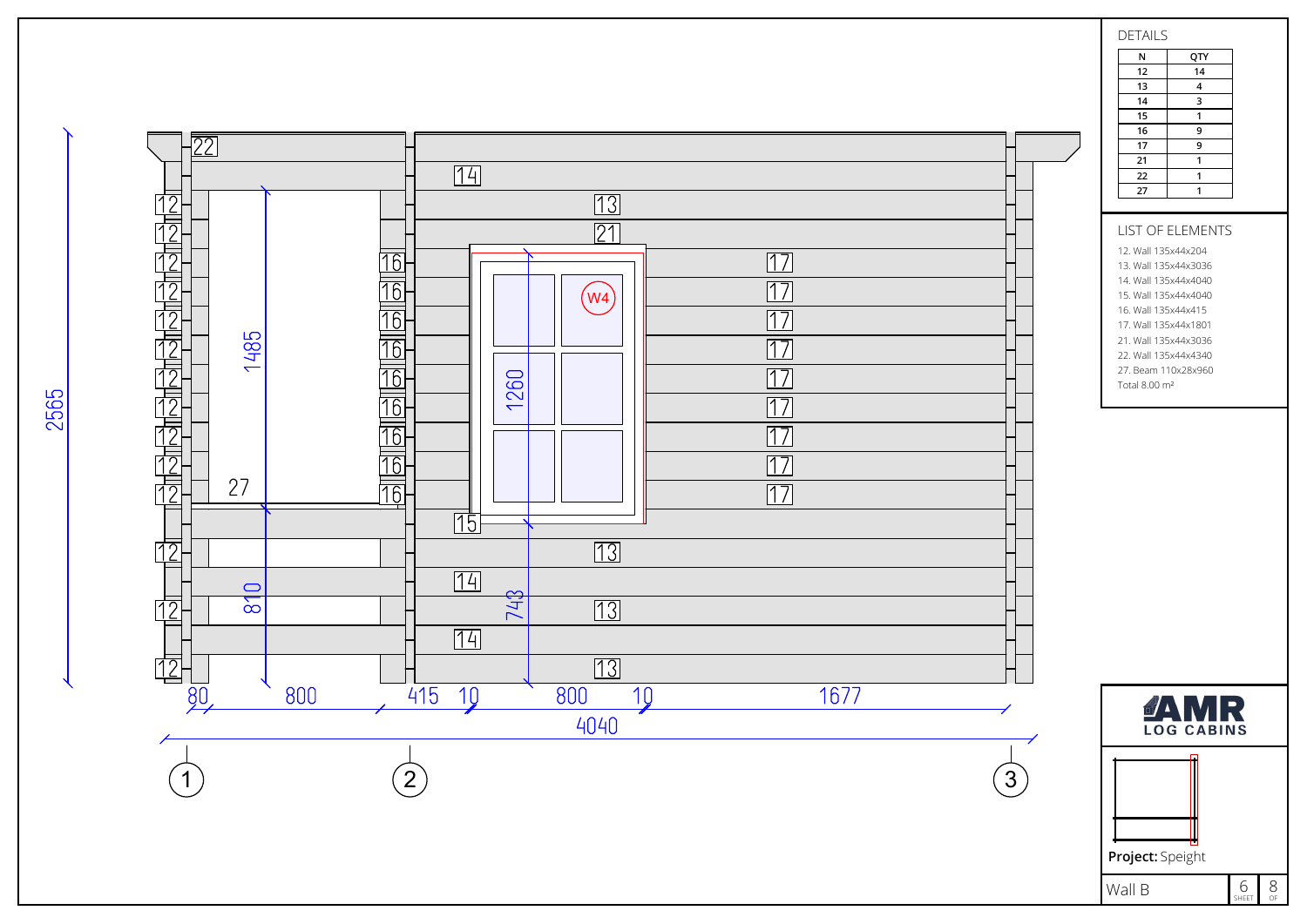